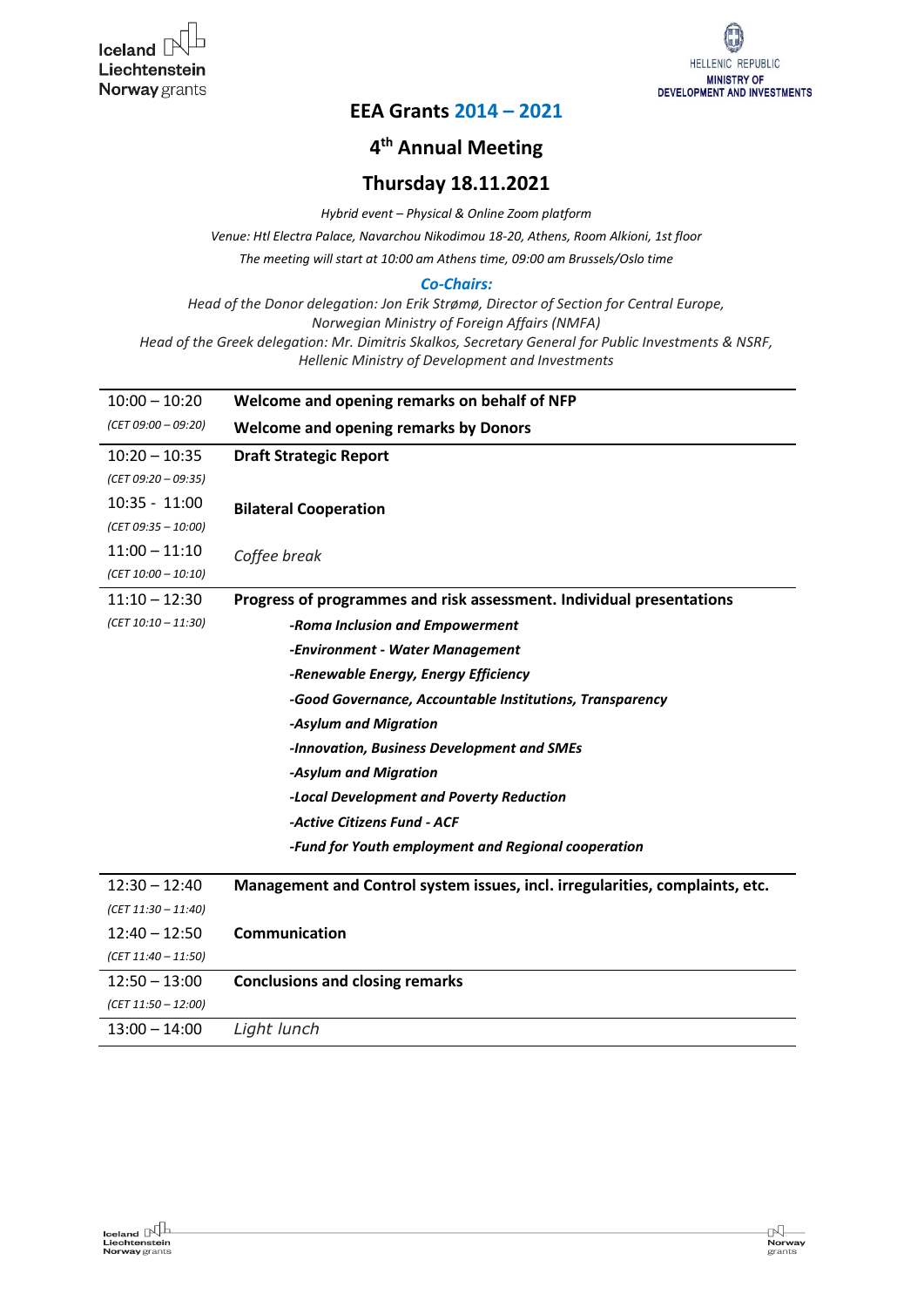#### *LIST OF PARTICIPANTS*

### *Donor/FMO Delegation*

| Jon Erik Strømø                | Head of the Donor delegation - Director, Section for Central<br>Europe and the EEA and Norway Grants, Norwegian Ministry<br>of Foreign Affairs |
|--------------------------------|------------------------------------------------------------------------------------------------------------------------------------------------|
| Alina Brunhart                 | First Secretary, Liechtenstein Representation in Brussels                                                                                      |
| <b>Frode Overland Andersen</b> | Norwegian Ambassador to Greece and Cyprus,<br>Roval<br>Norwegian Embassy in Athens                                                             |
| Anne Havnør                    | Senior Adviser, Section for Central Europe and the EEA and<br>Norway Grants, Norwegian Ministry of Foreign Affairs                             |
| Maria Fola                     | EEA Grants Adviser, Royal Norwegian Embassy in Athens                                                                                          |
| Karí Jónsdóttir                | Advisor, Deputy Head of Mission, Embassy of Iceland in Oslo                                                                                    |
| Árni Páll Árnason              | Deputy Managing Director, Head of Country and Bilateral<br>Cooperation Department, EEA and Norway Grants                                       |
| Steinar Matthíasson            | Officer, Country and Bilateral<br>Cooperation<br>Country<br>Department, EEA and Norway Grants                                                  |
| Hjördís Lára Hlíðberg          | Country and Bilateral Cooperation Department Trainee                                                                                           |
| Niels Bekkus                   | Officer, Country and Bilateral<br><b>Bilateral</b><br>Cooperation<br>Department, EEA and Norway Grants                                         |

#### *Greek Delegation*

| Dimitris Skalkos     | Head of the Greek delegation - Secretary General for Public<br>Investments & NSRF, Hellenic Ministry of Development and<br>Investments                                                            |
|----------------------|---------------------------------------------------------------------------------------------------------------------------------------------------------------------------------------------------|
| Anastasia Panopoulou | Senior Adviser to the Secretary General for Public<br>Investments and the NSRF, Hellenic Ministry of<br>Development and Investments                                                               |
| Herakles Alexopoulos | Officer, National Focal Point-Special Service for EEA FM,<br>General Secretariat for Public Investments and the NSRF,<br>Hellenic Ministry of Development and Investments                         |
| Eleni Kontaxaki      | Officer, National Focal Point-Special Service for EEA FM,<br>General Secretariat for Public Investments and the NSRF,<br>Hellenic Ministry of Development and Investments                         |
| Elli Vazou           | <b>Communication Officer, National Focal Point-Special Service</b><br>for EEA FM, General Secretariat for Public Investments and<br>the NSRF, Hellenic Ministry of Development and<br>Investments |
| Katerina Tzortzakaki | Officer, National Focal Point-Special Service for EEA FM,<br>General Secretariat for Public Investments and the NSRF,<br>Hellenic Ministry of Development and Investments                         |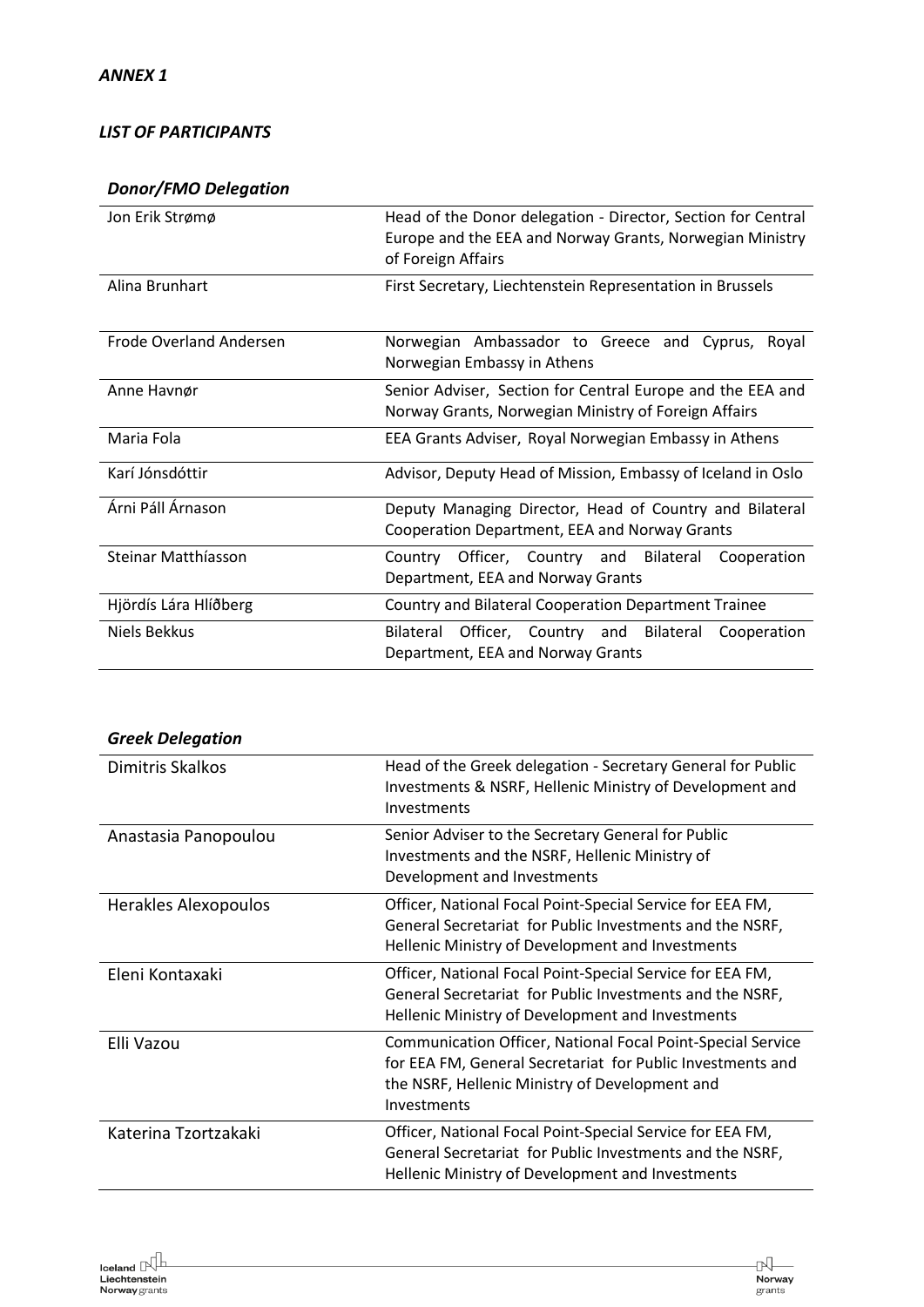| Ioannis Katsaros     | Officer, Certifying Authority, Secretary General for Public  |
|----------------------|--------------------------------------------------------------|
|                      | Investments and the NSRF, Hellenic Ministry of               |
|                      | Development and Investments                                  |
| Yolanda Tountopoulou | Head of Directorate, Audit Authority - Financial Audit       |
|                      | Committee (EDEL), Hellenic Ministry of Finance               |
| Aimilia Zissimou     | Head of MIS Special Service, Secretary General for Public    |
|                      | Investments and the NSRF, Hellenic Ministry of               |
|                      | Development and Investments                                  |
| Christina Stasinou   | Officer of MIS Special Service, Secretary General for Public |
|                      | Investments and the NSRF, Hellenic Ministry of               |
|                      | Development and Investments                                  |

# **Greek managed Programmes - Programme Operators**

| Vassiliki Staikou               | PO Programme B, "Roma inclusion and                       |
|---------------------------------|-----------------------------------------------------------|
|                                 | empowerment", Head of Service, Executive Authority        |
|                                 | "Special Service - Executive Structure NSRF", Division of |
|                                 | Employment and Social Economy, Hellenic Ministry of       |
|                                 | <b>Labour and Social Affairs</b>                          |
| Chryssoula Kourteli             | PO Programme D, "Water Management",                       |
|                                 | Head of Service, Executive Authority "Special Service -   |
|                                 | Executive Structure NSRF", Division of Environment,       |
|                                 | Hellenic Ministry of Environment & Energy                 |
| Markos Damasiotis (tbc)         | PO Programme E, "Renewable Energy, Energy                 |
|                                 | Efficiency", Centre for Renewable Energy Sources -        |
|                                 | CRES, Hellenic Ministry of Environment & Energy           |
| Konstantinos Patlitzianas (tbc) | PO Programme E, "Renewable Energy, Energy                 |
|                                 | Efficiency", Centre for Renewable Energy Sources -        |
|                                 | CRES, Hellenic Ministry of Environment & Energy           |
| Ilias Kastritis                 | PO Programme F, "Good Governance, Accountable             |
|                                 | Institutions, Transparency",                              |
|                                 | Officer, Management & Implementation Authority ICT,       |
|                                 | Hellenic Ministry of Digital Governance                   |
| Nikolaos Skartsis (tbc)         | PO Programme G, "Asylum & Migration",                     |
|                                 | Head of Service, European and Development Programs        |
|                                 | Division (EDPD)- Ministry Of Citizen Protection           |
| Kostas Iliopoulos (tbc)         | PO Programme G, "Asylum & Migration",                     |
|                                 | Head of Department, European and Development              |
|                                 | Programs Division (EDPD)- Ministry Of Citizen Protection  |